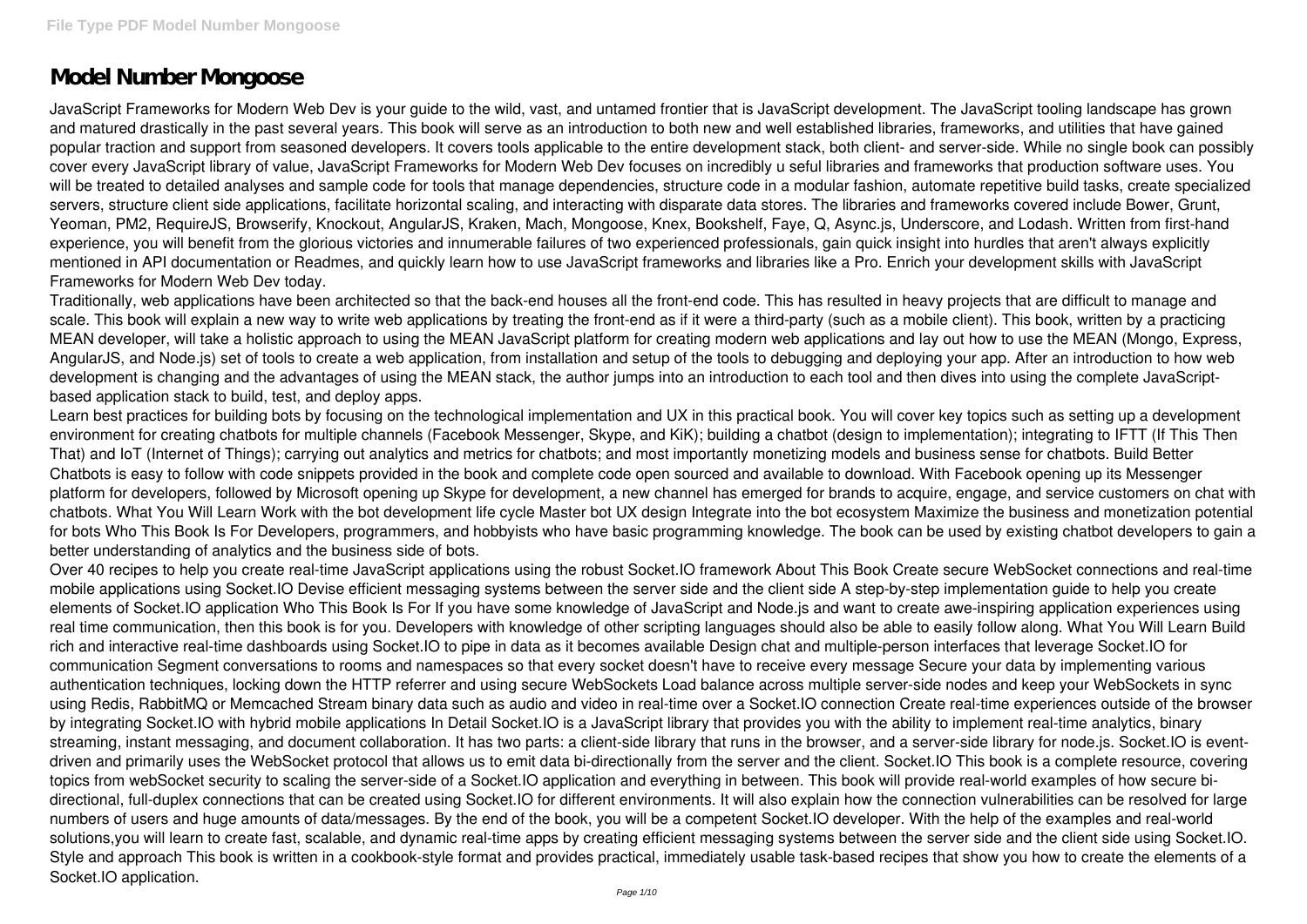# Web Development with Node and Express Socket.IO Cookbook Node.js 6.x Blueprints The Emergence of Identity in Early Indian Religion Pushing the Limits

#### JavaScript Frameworks for Modern Web Development

Learn how to develop a complete and robust Node, express.js and MongoDB-based web application and mobile application backend quickly using KeystoneJS. You'll learn how KeystoneJS makes complicated things simple, without limiting the power or flexibility of node.js or the frameworks it is built on. Beginning KeystoneJS shows you how to build database-driven websites, applications, and APIs, all built upon Express, the defacto web server for Node.js that uses MongoDB as its storage backend. What You Will Learn Discover the setup and architecture of the KeystoneJS framework. See how easy it is to extend KeystoneJS Understand the custom types and fields provided out of the box Write clean markup and create templates using Swig Use the powerful editing options in the framework's responsive dashboard Who This Book Is For Technical and non-technical people who would like to build applications quickly to leverage structured data to improve productivity. Develop your real-time MEAN application efficiently using a combination of MongoDB, Express, Angular, and Node About This Book Construct a fully-functional MEAN application by using its components along with the best third-party modules Harness the power of the JavaScript ecosystem to effectively run, build, and test your MEAN application Gain a deep, practical understanding of real-time web application development through real-world examples Who This Book Is For If you are a JavaScript developer who is interested in building modern web applications using MongoDB, Express, Angular 2, and Node 5.0, then this book is for you. You only need knowledge of JavaScript development. What You Will Learn Use MongoDB to store and retrieve your application's data Connect your Express application to MongoDB and use the Mongoose module Manage your users' authentication and offer them diverse login options using Passport Structure and use an Angular 2 application in your MEAN project Use Socket.io to create real-time communication between your client and server Test your application's Express and Angular 2 entities In Detail The MEAN stack is a collection of the most popular modern tools for web development that helps you build fast, robust, and maintainable web applications. Starting with the MEAN core frameworks, this pragmatic guide will explain the key concepts of each framework, how to set them up properly, and how to use popular modules to connect it all together. By following the realworld examples shown in this tutorial, you will scaffold your MEAN application architecture, add an authentication layer, and develop an MVC structure to support your project development. You will learn the best practices of maintaining clear and simple code and will see how to avoid common pitfalls. Finally, you will walk through the different tools and frameworks that will help expedite your daily development cycles. Watch how your application development grows by learning from the only guide that is solely orientated towards building a full, endto-end, real-time application using the MEAN stack! Style and approach This comprehensive guide covers every part of the MEAN stack, and focuses on the gestalt power of the apps they can create through practical, real-world examples

This book is a mini tutorial full of code examples and strategies to give you plenty of options when building your own applications with MongoDB.This book is ideal for people who want to develop applications on the Node.js stack quickly and efficiently. Prior knowledge of the stack is not essential as the book briefly covers the installation of the core components and builds all aspects of the example application. The focus of the book is on what Mongoose adds to you applications, so experienced Node.js developers will also benefit.

Offers background information, descriptions, and values for banks, classic tin toys, action figures, games, Western toys, model kits, and other types of toys.

Mastering Web Application Development with Express

JavaScript Everywhere

Web Application Development with MEAN

Best Practices

Web Development with MongoDB and NodeJS

Build light weight, scalable, and faster web applications with the power of JSON, 2nd Edition

*Learn how to build a wide range of scalable real-world web applications using a professional development toolkit. If you already know the basics of Node.js, now is the time to discover how to bring it to production level by leveraging its vast ecosystem of packages.With this book, you'll work with a varied collection of standards and frameworks and see how all those pieces fit together. Practical Node.js takes you from installing all the necessary modules to writing full-stack web applications. You'll harness the power of the Express.js and Hapi frameworks, the MongoDB database with Mongoskin and Mongoose. You'll also work with Pug and Handlebars template engines, Stylus and LESS CSS lanaguages, OAuth and Everyauth libraries, and the* Page 2/10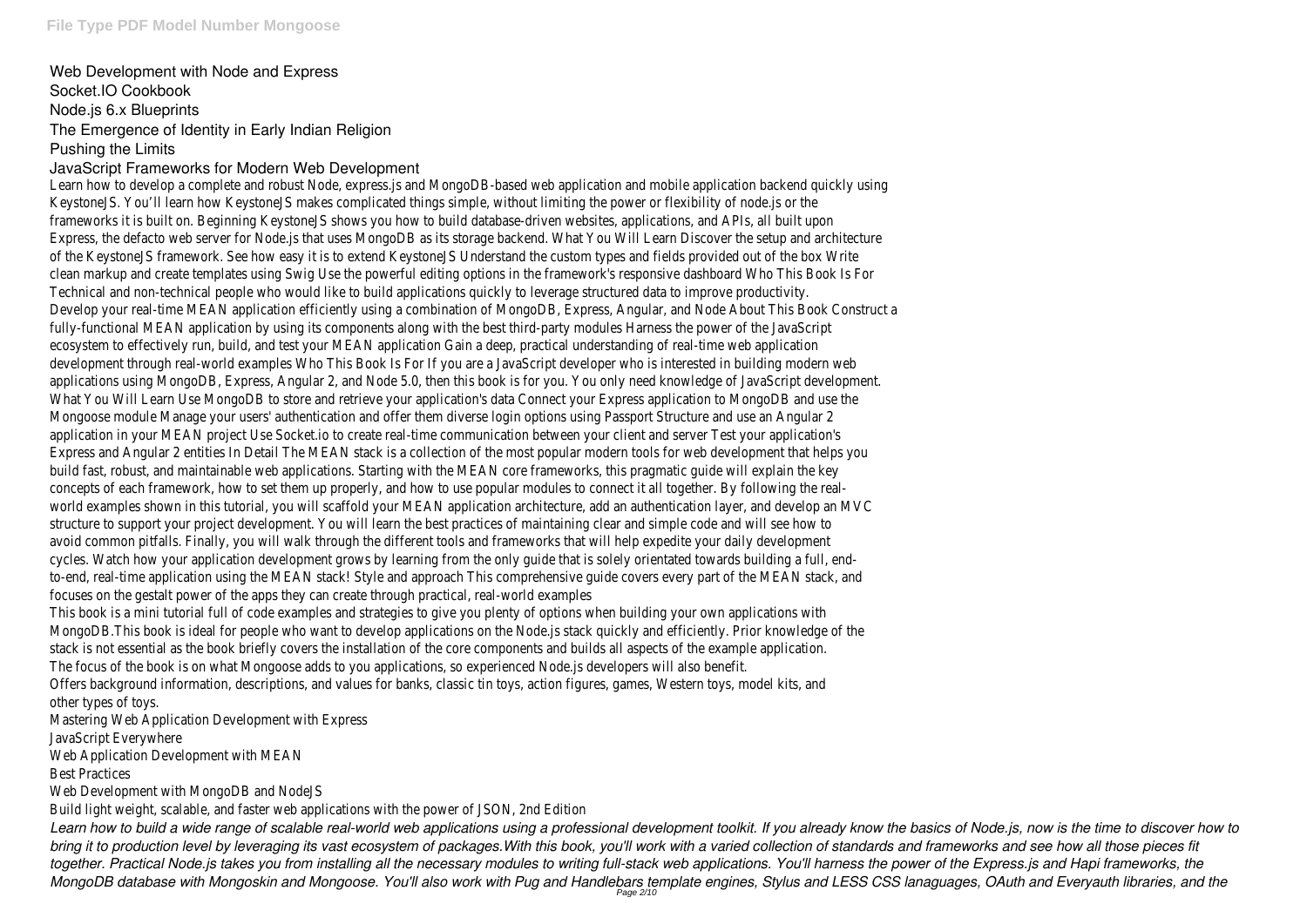*Socket.IO and Derby libraries, and everything in between. This exciting second edition is fully updated for ES6/ES2015 and also covers how to deploy to Heroku and AWS, daemonize apps, and write REST APIs. You'll build full-stack real-world Node.js apps from scratch, and also discover how to write your own Node.js modules and publish them on NPM. Fully supported by a continuously updated source code repository on GitHub and with full-color code examples, learn what you can do with Node.js and how far you can take it! What You'll Learn Manipulate data from the mongo console Use the Mongoskin and Mongoose MongoDB libraries Build REST API servers with Express and Hapi Deploy apps to Heroku and AWS Test services with Mocha, Expect and TravisCI Implement a third-party OAuth strategy with Everyauth Web developers who have some familiarity with the basics of Node.js and want to learn how to use it to build apps in a professional environment.*

Beginning Node is is your step-by-step guide to learning all the aspects of creating maintainable Node is applications. You will see how Node is is focused on creating high-performing, highly*scalable websites, and how easy it is to get started. Many front-end devs regularly work with HTML, CSS, PHP, even WordPress, but haven't yet got started with Node.js. This book explains everything for you from a beginner level, enabling you to start using Node.js in your projects right away. Using this book you will learn important Node.js concepts for server-side programming. You will begin with an easy-to-follow pure JavaScript primer, which you can skip if you're confident of your JS skills. You'll then delve into Node.js concepts such as streams and events, and the technology involved in building full-stack Node.js applications. You'll also learn how to test your Node.js code, and deploy your Node.js applications on the internet. Node.js is a great and simple platform to work with. It is lightweight, easy to deploy and manage. You will see how using Node.js can be a fun and rewarding experience - start today with Beginning Node.js. With Pro iOS and Android Apps for Business, you can take your web development experience and apply it toward creating a full-featured business app, from soup to nuts. Frank Zammetti shows you how to create a client app using jQuery Mobile wrapped in PhoneGap, and how to create a node.js-based server that uses MongoDB as its data store. You never have to deal with learning Objective-C, Java or any other difficult-to-learn language. Instead, you can build on your existing HTML5, JavaScript and CSS experience to quickly and effectively build any app your business needs. You can apply this knowledge to iOS and Android apps as well as other mobile platforms since the technologies used support most modern mobile platforms as well. You'll learn: How to design a full-featured app, including requirements like offline access How to build the client-side of the app using jQuery Mobile, including adding stub code for calling the node.js server How to create a simple server with node.js and interact with it using REST How to use MongoDB with node.js for data storage How to use PhoneGap to ready your app for mobile deployment How to test and debug your app on iOS and Android Pro iOS and Android Apps for Business is for experienced web developers who need to get up to speed quickly in building iOS and Android apps for business. Are you ready to join the mobile revolution using the same technologies you already use to build great web applications? If so, this is the book for you! What* you'll learn How to design a full-featured app, including requirements like offline access How to build the client-side of the app using jQuery Mobile, including adding stub code for calling the *node.js server How to create a simple server with node.js and interact with it using REST How to use MongoDB with node.js for data storage How to use PhoneGap to ready your app for mobile deployment How to test and debug your app on iOS and Android Who this book is for Experienced web devs who need to get up to speed quickly in building iOS and Android apps for business. HTML/CSS/JavaScript experience highly recommended. Table of ContentsPart I: The Client Chapter 1 – Designing My Mobile Organizer Chapter 2 - Introducing jQuery and jQuery Mobile Chapter 3 - Writing the Application with jQuery Mobile, Part I Chapter 4 - Writing the Application with jQuery Mobile, Part II Part II: The Server Chapter 5 - Introducing node.js Chapter 6 - Introducing MongoDB Chapter 7 - Writing the Server with node.js and MongoDB, Part I Chapter 8 - Writing the Server with node.js and MongoDB, Part II Part III: Putting It All Together Chapter 9 - Introducing Phonegap Chapter 10 - The Final Build: Going Mobile With Phonegap*

*There are varying ways one can pursue starting a new or converting an existing project to a Serverless architecture. One of the many arguments heard is that developers typically don't know where to begin. This book is intended for those seeking to leverage the Serverless Framework with a project written in Node.js. Expanding on the AWS Serverless App tutorial series, this book provides a step-by-step guide for building Node.js Serverless projects on AWS. It aims to solve one of the more predominant causes of delaying the transition to Serverless by providing engineers with an outline of where to begin on their Serverless journey. Example projects are provided to demonstrate several avenues that can be taken as well as some housekeeping items like formatting and building the continuous integration and delivery pipeline. Readers also get end-of-chapter quizzes, cheat sheets, and access to the full source code from the examples in this book.*

*Beginning Node.js*

*JavaScript Programming*

*Leveraging the JavaScript Stack*

*JavaScript Frameworks for Modern Web Dev*

*A Complete Guide to Getting Started with Chatbots*

*Pro IOS and Android Apps for Business*

Build an interactive and full-featured web application from scratch using Node.js and MongoDB About This Book Configure your development environment to use Node.js and MongoDB Use Node.js to connect to a MongoDB database and perform data manipulations A practical guide with clear instructions to design and develop a complete web application from start to finish Who This Book Is For This book is designed for JavaScript developers of any skill level that want to get up and running using Node.js and MongoDB to build full-featured web applications. A basic understanding of JavaScript and HTML is the only requirement for this book. What You Will Learn Configure your development environment to use Node.js and MongoDB Write and configure a web server using Node.js powered by the Express.js framework Build dynamic HTML pages using the Handlebars template engine Persist application data using MongoDB and Mongoose ODM Test your code using automated testing tools such as the Mocha framework Deploy the development environment to the cloud using services such as Heroku, Amazon Web Services, and Microsoft Azure Explore Single-Page application frameworks to take your web applications to the next level In Detail Node.js and MongoDB are quickly becoming one of the most popular tech stacks for the web. Powered by Google's V8 engine, Node.js caters to easily building fast, scalable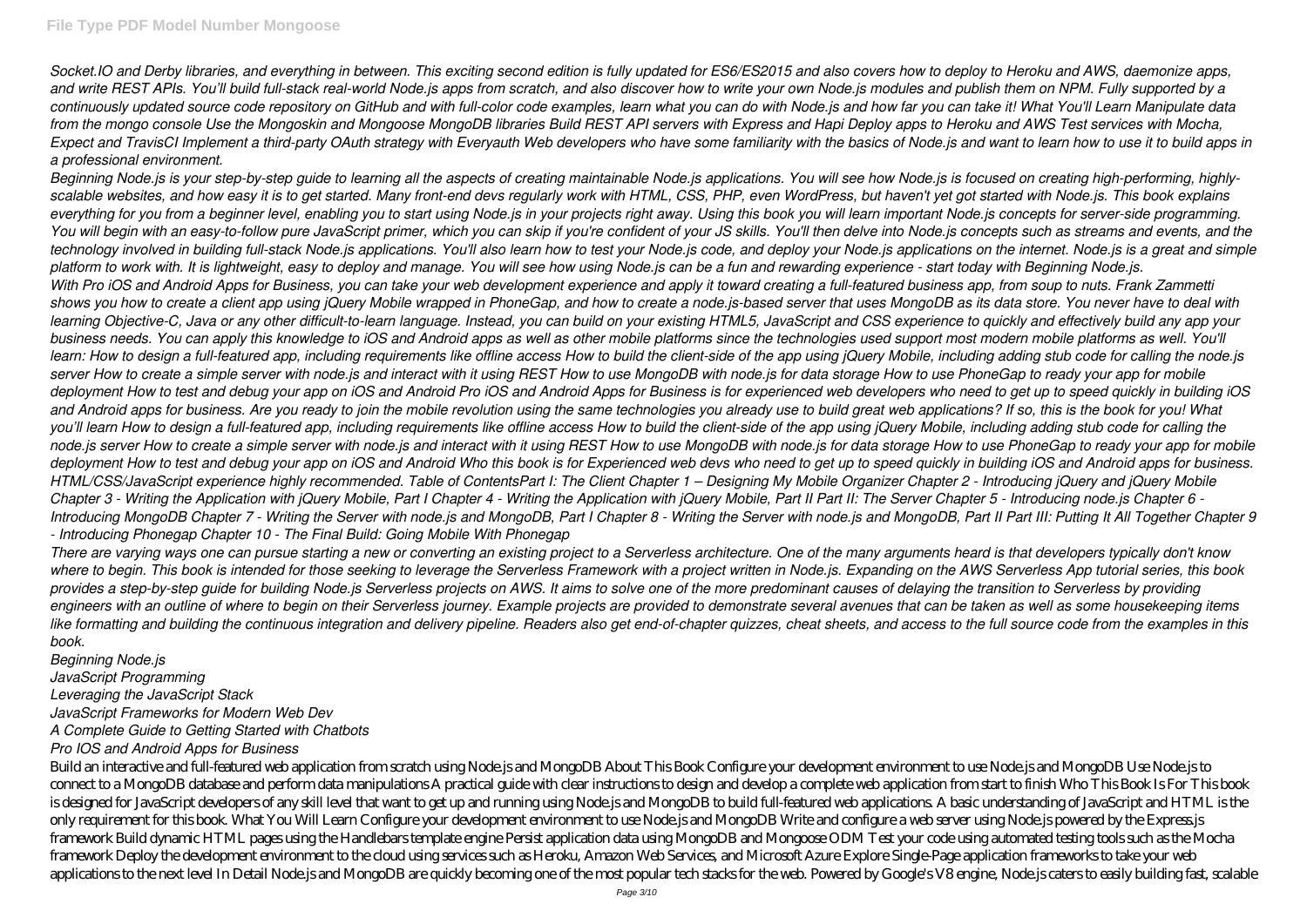## **File Type PDF Model Number Mongoose**

network applications while MongoDB is the perfect fit as a scalable, high-performance, open source NoSQL database solution. Using these two technologies together, web applications can be built quickly and easily and deployed to the cloud with very little difficulty. The book will begin by introducing you to the groundwork needed to set up the development environment. Here, you will quickly run through the steps necessary to get the main application server up and running. Then you will see how to use Node.js to connect to a MongoDB database and perform data manipulations. From here on, the book will take you through integration with third-party tools for interaction with web apps. It then moves on to show you how to use controllers and view models to generate reusable code that will reduce development time. Toward the end of the book, we will cover tests to properly execute the code and some popular frameworks for developing web applications. By the end of the book, you will have a running web application developed with MongoDB and Node.js along with it's popular frameworks. Style and approach An easy guide to Node.js and MongoDB, which will quickly introduce you to the relevant concepts by taking you through the different steps involved in building a full-fledged web application.

In just 24 sessions of one hour or less, Sams Teach Yourself Node.js in 24 Hours will help you master the Node.js platform and use it to build server-side applications with extraordinary speed and scalability. Using this text's straightforward, step-by-step approach, you'll move from basic installation, configuration, and programming all the way through real-time messaging between browser and server, testing and deployment. Every lesson and case-study application builds on what you've already learned, giving you a rock-solid foundation for real-world success! Step-by-step instructions carefully walk you through the most common Node.js development tasks. Quizzes and Exercises at the end of each chapter help you test your knowledge. By the Way notes present valuable additional information related to the discussion. Did You Know? tips offer advice or show you easier ways to perform tasks. Watch Out! cautions alert you to possible problems and give you advice on how to avoid them. Learn how to… · Create end-to-end applications entirely in JavaScript · Master essential Node is concepts like callbacks and quickly create your first program · Create basic sites with the HTTP module and Express web framework · Manage data persistence with Node.js and MongoDB · Debug and test Node.js applications to the individual post and nodester · Build powerful real-time solutions, from chat servers to Twitter clients · Create JSON APIs using JavaScript on the server · Use core components of the Node.js API, including processes, child processes, events, buffers, and streams · Create and publish a Node is module

Learn to build fast and scalable software in JavaScript with Node.js Node.js is a powerful and popular new framework for writing scalable network programs using JavaScript. This no nonsense book begins with an overview of Node.js and then quickly dives into the code, core concepts, and APIs. In-depth coverage pares down the essentials to cover debugging, unit testing, and flow control so that you can start building and testing your own modules right away. Covers node and asynchronous programming main concepts Addresses the basics: modules, buffers, events, and timers Explores streams, file systems, networking, and automated unit testing Goes beyond the basics, and shares techniques and tools for debugging, unit testing, and flow control If you already know JavaScript and are curious about the power of Node.js, then this is the ideal book for you.

Developers, designers, engineers, and creators can no longer afford to pass responsibility for identity and data security onto others. Web developers who don't understand how to obscure data in transmission, for instance, can open security flaws on a site without realizing it. With this practical guide, you'll learn how and why everyone working on a system needs to ensure that users and data are protected. Authors Jonathan LeBlanc and Tim Messerschmidt provide a deep dive into the concepts, technology, and programming methodologies necessary to build a secure interface for data and identity—without compromising usability. You'll learn how to plug holes in existing systems, protect against viable attack vectors, and work in environments that sometimes are naturally insecure. Understand the state of web and application security today Design security password encryption, and combat password attack vectors Create digital fingerprints to identify users through browser, device, and paired device detection Build secure data transmission systems through OAuth and OpenID Connect Use alternate methods of identification for a second factor of authentication Harden your web applications against attack Create a secure data transmission system using SSL/TLS, and synchronous and asynchronous cryptography

Building Serverless Node.js Apps on AWS

MEAN Web Development

Learning Single-page Web Application Development

With JQuery Mobile, Node is, and MongoDB

## A Problem-Solution Approach

## Build Better Chatbots

Enrich your software design skills and take a guided tour of the wild, vast, and untamed frontier that is JavaScript development. Especially useful for frontend developers, this revision includes specific chapters on React and VueJS, as well as an updated one on Angular. To help you get the most of your new skills, each chapter also has a "further reading" section. This book will serve as an introduction to both new and well established libraries and frameworks, such as Angular, VueJS, React, Grunt, Yeoman, RequireJS, Browserify, Knockout, Kraken, Async.js, Underscore, and Lodash. It also covers utilities that have gained popular traction and support from seasoned developers and tools applicable to the entire development stack, both client- and server-side. While no single book can possibly cover every JavaScript library of value, JavaScript Frameworks for Modern Web Development focuses on incredibly useful libraries and frameworks that production software uses. You will be treated to detailed analyses and sample code for tools that manage dependencies, structure code in a modular fashion, automate repetitive build tasks, create specialized servers, structure client side applications, facilitate horizontal scaling, and interacting with disparate data stores. What You'll Learn Work with a variety of JavaScript frameworks, such as Angular, Vue, React, RequireJS, Knockout, and more Choose the right framework for different types of projects Employ the appropriate libraries and tools in your projects Discover useful JavaScript development tools such as Grunt, Yeoman, Lodash, etc. Who This Book Is For Web developers of all levels of ability; particularly relevant for front-end developers, server-side coders, and developers interested in learning JavaScript.

This book is aimed at web developers who are familiar with frontend technologies like JavaScript, HTML, and CSS, and modern tools like Bower, Yeoman, and Grunt. Studies of sexual selection, interspecific mutualism, and intraspecific cooperation show that individuals exchange commodities to their mutual benefit. The exchange values of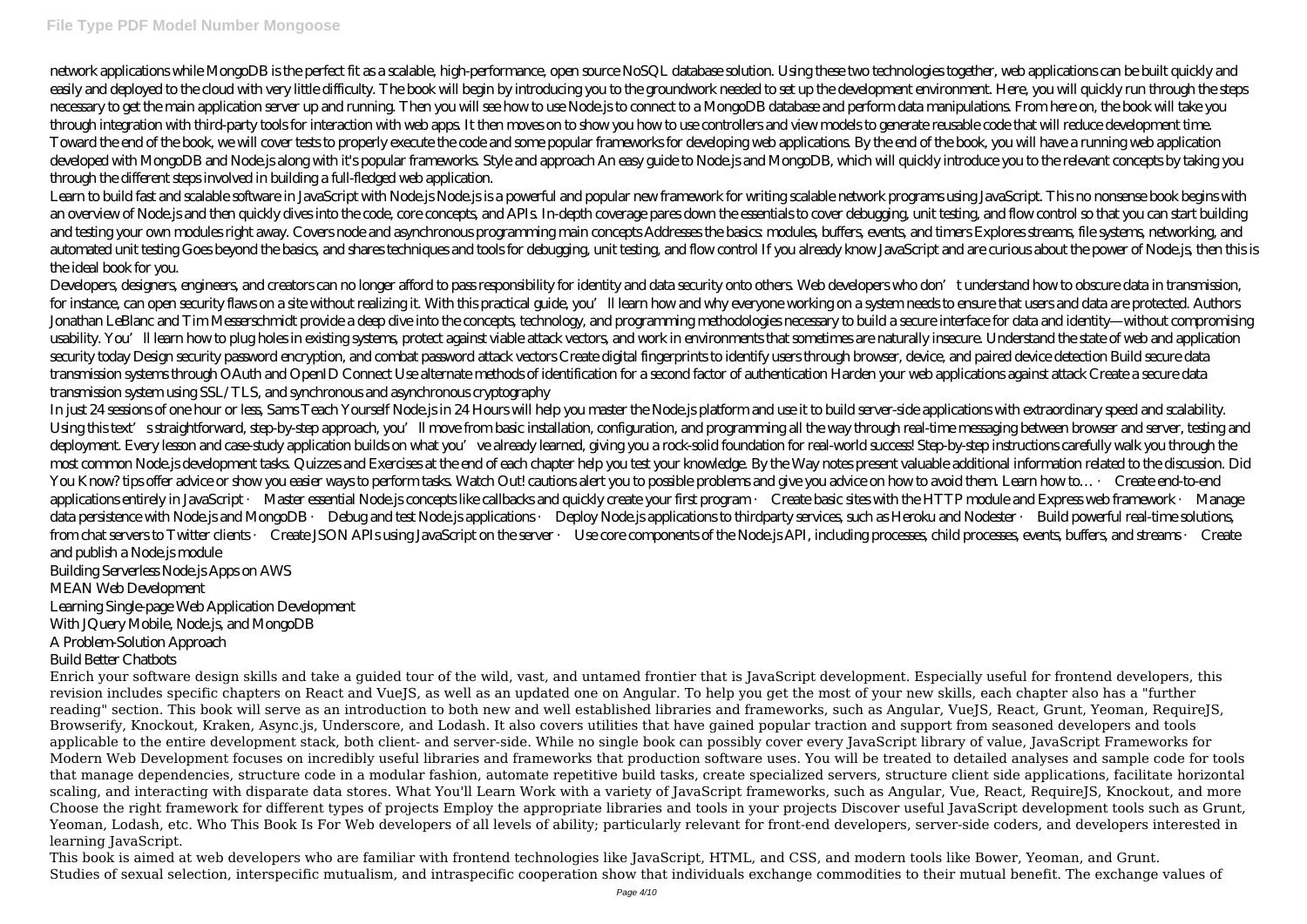commodities are a source of conflict, and behavioral mechanisms such as partner choice and contest between competitors determines the composition of trading pairs or groups. These "biological markets" can be examined to gain a better understanding of the underlying principles of evolutionary ecology. In this volume scientists from different disciplines combine insights from economics, evolutionary biology, and the social sciences to look at comparative aspects of economic behavior in humans and other animals. Since the beginning of modern Indology in the 19th century, the relationship between the early Indian religions of Buddhism, Jainism, and Hinduism has been predicated on a perceived dichotomy between two meta-historical identities: "the Brahmans" (purveyors of the ancient Vedic texts and associated ritual system) and the newer "non-Brahmanical" sramana movements from which the Buddhists and Jains emerged. Textbook and scholarly accounts postulate an opposition between these two groups, citing the 2nd-century BCE Sanskrit grammarian Patañjali, who is often quoted erroneously as likening them to the proverbial enemies snake and mongoose. Scholars continue to privilege Brahmanical Hindu accounts of early Indian history, and further portray Buddhist and Jain deviations from those accounts as evidence of their opposition to a pre-existing Brahmanism. In The Snake and The Mongoose, Nathan McGovern turns this commonly-accepted model of the origins of the early Indian religions on its head. His book seeks to de-center the Hindu Brahman from our understanding of Indian religion by "taming the snake and the mongoose"--that is, by abandoning the anachronistic distinction between "Brahmanical" and "non-Brahmanical." Instead, McGovern allows the earliest articulations of identity in Indian religion to speak for themselves through a comparative reading of texts preserved by the three major groups that emerged from the social, political, cultural, and religious foment of the late first millennium BCE: the Buddhists and Jains as they represented themselves in their earliest sutras, and the Vedic Brahmans as they represented themselves in their Dharma Sutras. The picture that emerges is not of a fundamental dichotomy between Brahmanical and non-Brahmanical, but rather of many different groups who all saw themselves as Brahmanical. Thus, McGovern argues, it was through the contestation between these groups that the distinction between Brahmanical and non-Brahmanical--the snake and the mongoose--emerged. Introduction to MERN Web Apps and JavaScript Algorithms

A Brief Guide on Where to Start

Building Javascript Based Scalable Software

Identity and Data Security for Web Development

Server Side development with Node.js and Koa.js Quick Start Guide

*Use CoffeeScript to Write Better JavaScript Code Than Ever Before! If you can do it in JavaScript, you can do it better in CoffeeScript. And, since CoffeeScript "compiles down" to JavaScript, your code will fit neatly into virtually any web environment. In Programming in CoffeeScript, Mark Bates shows web developers why CoffeeScript is so useful and how it avoids the problems that often make JavaScript code buggy and unmanageable. He guides you through every feature and technique you need to write quality CoffeeScript code and shows how to take advantage of CoffeeScript's increasingly robust toolset. Bates begins with the absolute basics of running and compiling CoffeeScript and then introduces syntax, control structures, functions, collections, and classes. Through same page code comparisons, you'll discover exactly how CoffeeScript improves on JavaScript. Next, you'll put it to work in building applications that are powerful, flexible, maintainable, concise, reliable, and secure. Bates shares valuable tips for better development, illuminating CoffeeScript's hidden gems and warning you about its remaining "rough edges." The book concludes with a start-to-finish application case study showing how to code back-ends and front-ends and integrate powerful frameworks and libraries. Coverage includes Understanding the right ways to compile and execute CoffeeScript Using CoffeeScript's clean syntax to focus on your code, not JavaScript's distractions Working with CoffeeScript's control structures, functions, and arguments Taking full advantage of CoffeeScript's implementation of collections and iterators Leveraging CoffeeScript's full class support to create complex data models Automating common application development tasks with Cake and Cakefiles Configuring Jasmine with CoffeeScript support, and using it to systematically test your code Writing Node.js server-side applications in CoffeeScript Using CoffeeScript to write jQuery and Backbone.js applications Integrating framework code to avoid "reinventing the wheel" Want a better way to create the JavaScript code your web applications need? CoffeeScript is the solution–and this book will help you master it!*

*Take your web development skills from browser to server with Node—and learn how to write fast, highly scalable network applications on this JavaScript-based platform. With this hands-on guide, you'll quickly master Node's core fundamentals, gain experience with several built-in and contributed modules, and learn the differences and parallels between client- and server-side programming. Get up to speed on Node's event-driven, asynchronous I/O model for developing data-intensive applications that are frequently accessed but computationally simple. If you're comfortable working with JavaScript, this book provides numerous programming and deployment examples to help you take advantage of server-side development with Node. Explore Node's unique approach to asynchronous development Build sample Node applications with the Express framework and Connect middleware Use NoSQL solutions such as Redis and MongoDB—and explore Node's relational database modules Work with PDF files, serve HTML5 media, and create graphics with Canvas Set up bidirectional communication between browser and server with WebSockets Learn in-depth practices for debugging and testing your applications Deploy Node applications in the cloud or on your own system "Learning Node will make it easy for someone from any programming background to get a grip on Node.js and build amazing projects." —Tom Hughes-Croucher, co-author of Node: Up and Running (O'Reilly)*

*JavaScript is the little scripting language that could. Once used chiefly to add interactivity to web browser windows, JavaScript is now a primary building block of powerful and robust applications. In this practical book, new and experienced JavaScript developers will learn how to use this language to create APIs as well as web, mobile, and desktop applications. Author and engineering leader Adam D. Scott covers technologies such as Node.js, GraphQL, React, React Native, and Electron. Ideal*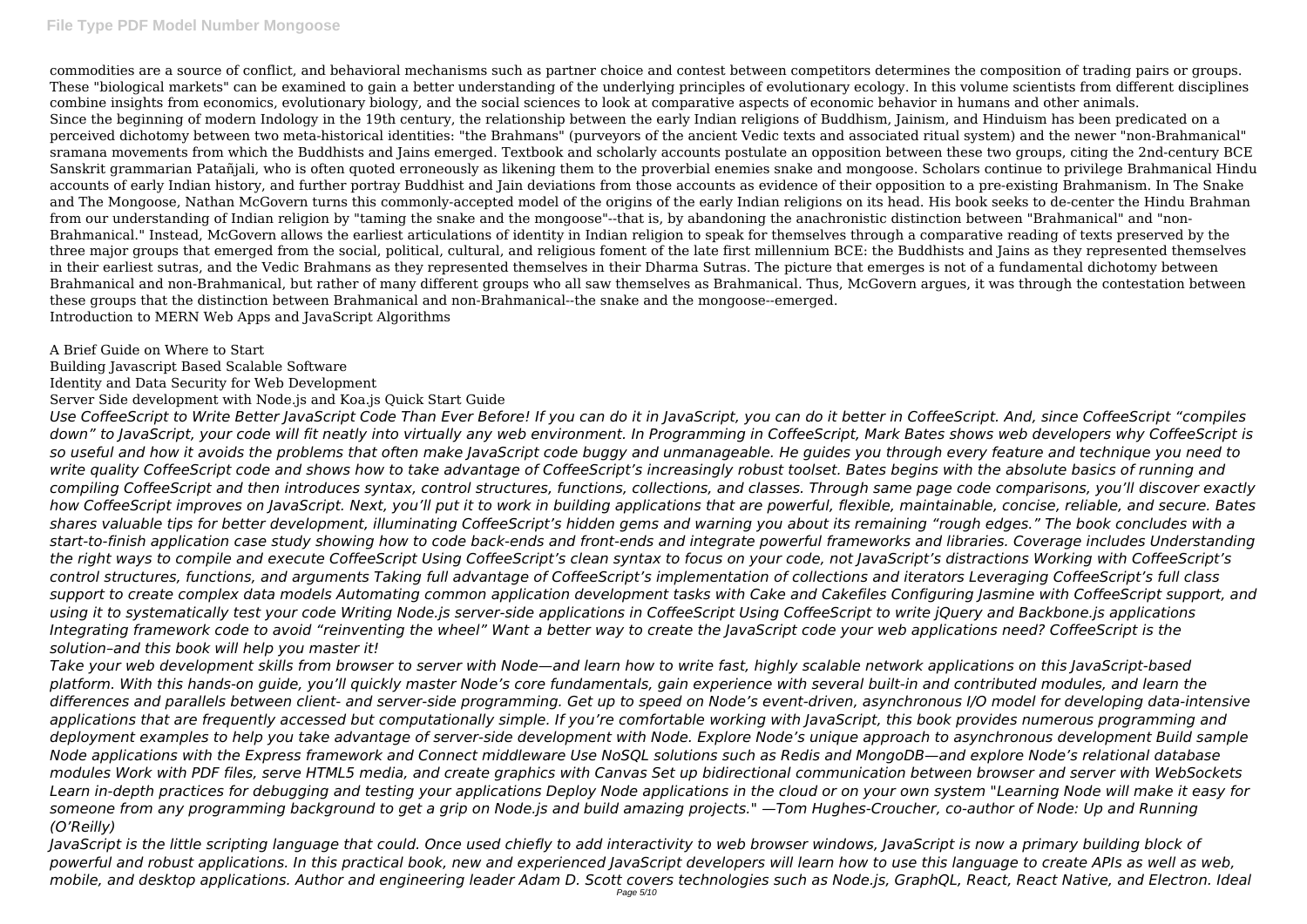*for developers who want to build full stack applications and ambitious web development beginners looking to bootstrap a startup, this book shows you how to create a single CRUD-style application that will work across several platforms. Explore GraphQL's simple process for querying data Learn about shared authentication for APIs, web apps, and native applications Build performant web applications with React and Styled Components Use React Native to write cross-platform applications for iOS and Android that compile to native code Learn how to write desktop applications with Electron*

*Master the capabilities of RethinkDB and implement them to develop efficient real-time web applications. The way to better database development is here! About This Book Master the powerful ReQL queries to manipulate your JSON data, Learn how to develop scalable, real-time web applications using RethinkDB and Node.js and deploy them for production, A detailed, step-by-step guide to help you master the concepts of RethinkDB programming with ease Who This Book Is For This book caters to all the real-time application developers looking forward to master their skills using RethinkDB. A basic understanding of RethinkDB and Node.js is essential to get the most out of this book. What You Will Learn Master the web-based management console for data-center configuration (sharding, replication, and more), database monitoring, and testing queries. Run queries using the ReQL language Perform Geospatial queries (such as finding all the documents with locations within 5km of a given point). Deal with time series data, especially across various times zones. Extending the functionality of RethinkDB and integrate it with third party libraries such as ElasticSearch to enhance our search In Detail RethinkDB has a lot of cool things to be excited about: ReQL (its readable,highly-functional syntax), cluster management, primitives for 21st century applications, and change-feeds. This book starts with a brief overview of the RethinkDB architecture and data modeling, and coverage of the advanced ReQL queries to work with JSON documents. Then, you will quickly jump to implementing these concepts in real-world scenarios, by building real-time applications on polling, data synchronization, share market, and the geospatial domain using RethinkDB and Node.js. You will also see how to tweak RethinkDB's capabilities to ensure faster data processing by exploring the sharding and replication techniques in depth. Then, we will take you through the more advanced administration tasks as well as show you the various deployment techniques using PaaS, Docker, and Compose. By the time you have finished reading this book, you would have taken your knowledge of RethinkDB to the next level, and will be able to use the concepts in RethinkDB to develop efficient, real-time applications with ease. Style and approach This book is a unique blend of comprehensive theory and real-world examples to help you master RethinkDB. Beginning KeystoneJS*

Pro REST API Development with Node.js is your quide to managing and understanding the full capabilities of successful REST development. API design is a hot topic in the programming world, but not not not not not not not no many resources exist for developers to really understand how you can leverage the advantages. This book will provide a brief background on REST and the tools it provides (well known and not known). Understand how there is more to REST than just JSON and URLs. You will then cover and compare the maintained modules currently available in the npm community, including Express, I Vatican, and Swagger. Finally you will code an example API from start to finish, using a subset of the tools covered. The Node community is currently flooded with modules; some of them are pu once and never updated again - cluttering the entire universe of packages. Pro REST API Development with Node.js shines light into that black hole of modules for the developers trying to creat Understand REST API development with Node.js using this book today.

If you are a Node.js developer who wants to take your Express skills to the next level and develop high performing, reliable web applications using best practices, this book is ideal for you. The only only to prerequisite is knowledge of Node.js.

*A practical introduction to KeystoneJS using a real-world project*

*Mongoose for Application Development*

*Learning Node*

*Node.js Recipes*

## *Smashing Node.js*

## JavaScript Frameworks for Modern Web DevApress

Unlock the power of the MEAN stack by creating attractive and real-world projects About This Book Learn about the different components that comprise a MEAN application to construct a full MEAN application using the best third-party modules A step-by-step guide to developing the MEAN stack components from scratch to achieve maximum flexibility when building an e-commerce application Build optimum end-to-end web applications using the MEAN stack Who This Book Is For This learning path is for web developers who are experienced in developing applications using JavaScript. This course is for developers who are interested in learning how to build modern and multiple web applications using MongoDB, Express, AngularJS, and Node.js. What You Will Learn modern, end-to-end web applications by employing the full-stack web development solution of MEAN Connect your Express application to MongoDB and use a Mongoose model and build a comp application from start to finish in MongoDB Employ AngularJS to build responsive UI components Implement multiple authentication strategies such as OAuth, JsonWebToken, and Sessions Enhan your website's usability with social logins such as Facebook, Twitter, and Google Secure your app by creating SSL certificates and run payment platforms in a live environment Implement a chat application from scratch using Socket.IO Create distributed applications and use the power of server-side rendering in your applications Extend a project with a real-time bidding system using V In Detail The MEAN stack is a collection of the most popular modern tools for web development. This course will help you to build a custom e-commerce app along with several other application progress to creating several applications with MEAN. The first module in this course will provide you with the skills you need to successfully create, maintain, and test a MEAN application. Start MEAN core frameworks, this course will explain each framework key concepts of MongoDB, Express, AngularJS, and Node.js. We will walk through the different tools and frameworks that will he expedite your daily development cycles. After this, the next module will show you how to create your own e-commerce application using the MEAN stack. It takes you step by step through the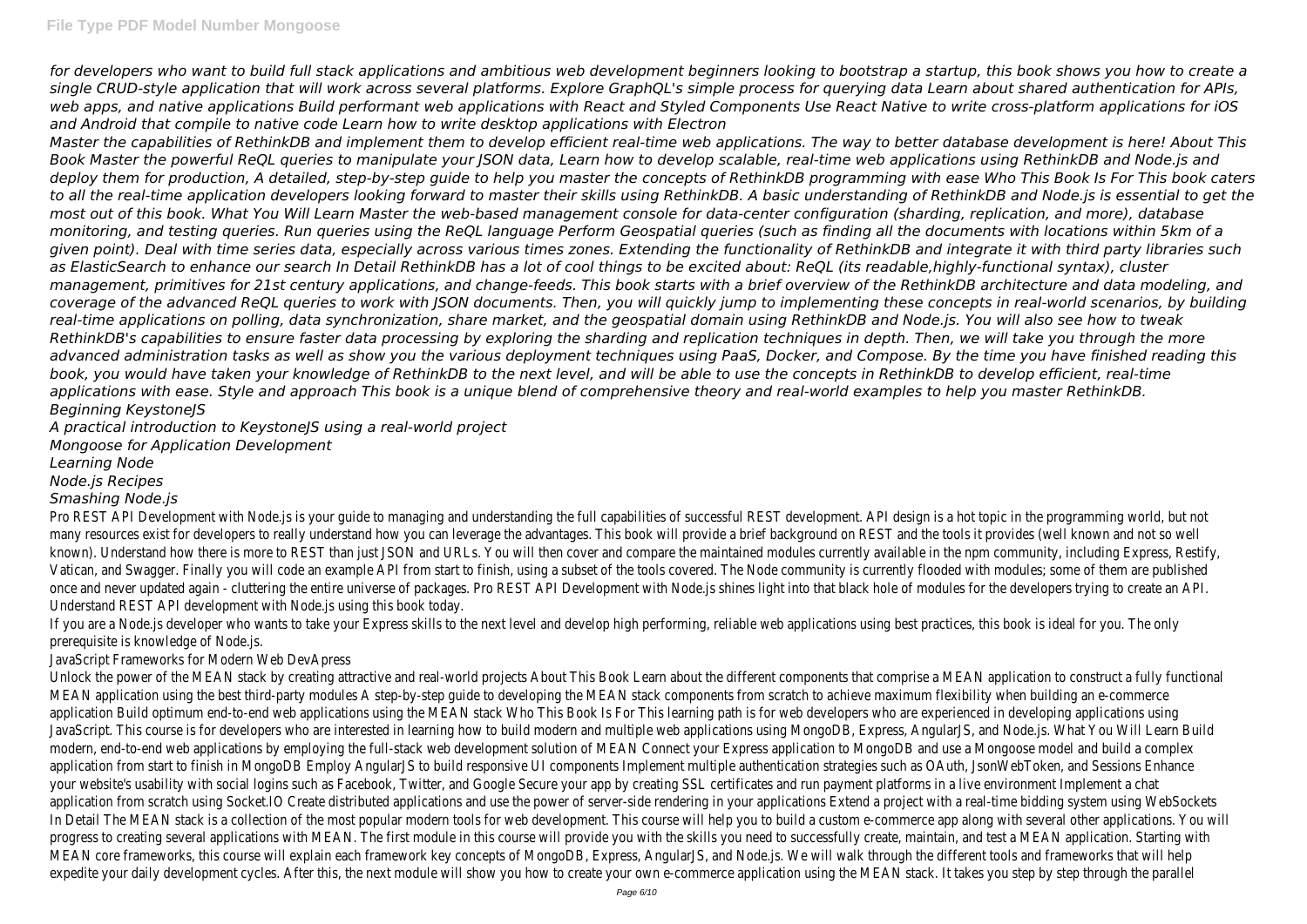process of learning and building to develop a production-ready, high-quality e-commerce site from scratch. It also shows you how to manage user authentication and authorization, check multip platforms, add a product search and navigation feature, deploy a production-ready e-commerce site, and finally add your own high-quality feature to the site. The final step in this course will er build a better foundation for your AngularJS apps. You'll learn how to build complex real-life applications with the MEAN stack and a few more advanced projects. You will become familiar with WebSockets, build real-time web applications, create auto-destructing entities, and see how to work with monetary data in Mongo. You will also find out how to a build real-time e-commerce a This learning path combines some of the best that Packt has to offer in one complete, curated package. It includes content from the following Packt products: MEAN Web Development by Amo Building an E-Commerce Application with MEAN by Adrian Mejia MEAN Blueprints by Robert Onodi Style and approach This course will begin with the introduction to MEAN, gradually progressing with building applications in each framework. Each transition is well explained, and each chapter begins with the required background knowledge. The Snake and the Mongoose

Sams Teach Yourself Node.js in 24 Hours Mongo, Express, AngularJS, and Node.js Building Real-World Scalable Web Apps Getting MEAN with Mongo, Express, Angular, and Node Mastering RethinkDB

**Create stunning web applications and Restful APIs from start to finish with Express, Loopback, MongoDB, and MySQL using this definitive guide About This Book Create stunning applications with Node.js from scratch, no matter the goal Discover a wide variety of applications you can effectively integrate third-party libraries and other front-end frameworks with Node.js Leverage all the new features introduced in Node.js 6.X Who This Book Is For This book caters to developers who are looking to build projects right from a simple website to more complex one such as a blog, chat application, a photography site, and a lot more. A Basic knowledge of JavaScript and Node.js would be extremely beneficial. What You Will Learn Explore MVC design pattern in Node.js Build solid architectures by following test-driven development Look beyond web applications and create your own desktop app with Node.js Develop single page applications using Node.js with the RESTful APIs, MongoDB, and ORM Master the Express framework and build a complete application with a real database Create a real-time and fully functional online chat application with Socket.IO In Detail Node.js is the most popular framework to create server-side applications today. Be it web, desktop, or mobile, Node.js comes to your rescue to create stunning real-time applications. Node.js 6.x Blueprints will teach you to build these types of projects in an easy-to-understand manner. The key to any Node.js project is a strong foundation on the concepts that will be a part of every project. The book will first teach you the MVC design pattern while developing a Twitter-like application using Express.js. In the next chapters, you will learn to create a website and applications such as streaming, photography, and a store locator using MongoDB, MySQL, and Firebase. Once you're warmed up, we'll move on to more complex projects such as a consumer feedback app, a real-time chat app, and a blog using Node.js with frameworks such as loopback.io and socket.io. Finally, we'll explore front-end build processes, Docker, and continuous delivery. By the end of book, you will be comfortable working with Node.js applications and will know the best tools and frameworks to build highly scalable desktop and cloud applications. Style and approach This is an easy-to-follow guide full of practical examples. This book takes a project-based approach and each chapter contains step-by-step instructions to create stunning applications across different application domains from scratch.**

**Build real-world robust web applications and APIs using the modern and expressive Koa Node.js framework. Key Features Get up and running with Koa.js and leverage its power with node.js Get the most out of Koa Async functions and generators Create real time dynamic serverside apps efficiently with Koa.js Book Description Every developer wants to build modular and scalable web applications. Modern versions of JavaScript have made this possible in Node.js, and Koa is a Node.js framework that makes it easy. This book is the ideal introduction for JavaScript developers who want to create scalable server side applications using Node.js and Koa.js. The book shows you how Koa can be used to start projects from scratch, register custom and existing middleware, read requests, and send responses to users. We will explore the core concepts in Koa, such as error handling, logging, and request and response handling. We will dive into new concepts in JavaScript development, and see how paradigms such as async/await help with modern Node.js application development. By the end of this book, you will be building robust web applications in Koa using modern development paradigms and techniques of Node.js development. What you will learn Create a simple server in Node.js and Koa Work with custom middleware in Koa Handle errors in Koa Create routes, handle requests, and send responses from APIs Build views and use templates in Koa Authenticate your application and structure it properly in Koa Who this book is for This book is for serverside developers and JavaScript developers who want to use Koa.js and Node.js to create fast and real time back end applications.**

**Node.js Recipes is your one-stop reference for solving Node.js problems. Filled with useful recipes that follow a problem/solution format, you can look up recipes for many situations that you may come across in your day-to-day server-side development. Node.js is accessible to those who not only relish in server-side programming but also web developers who understand the ubiquitous language of the web. Node.js Recipes covers all the**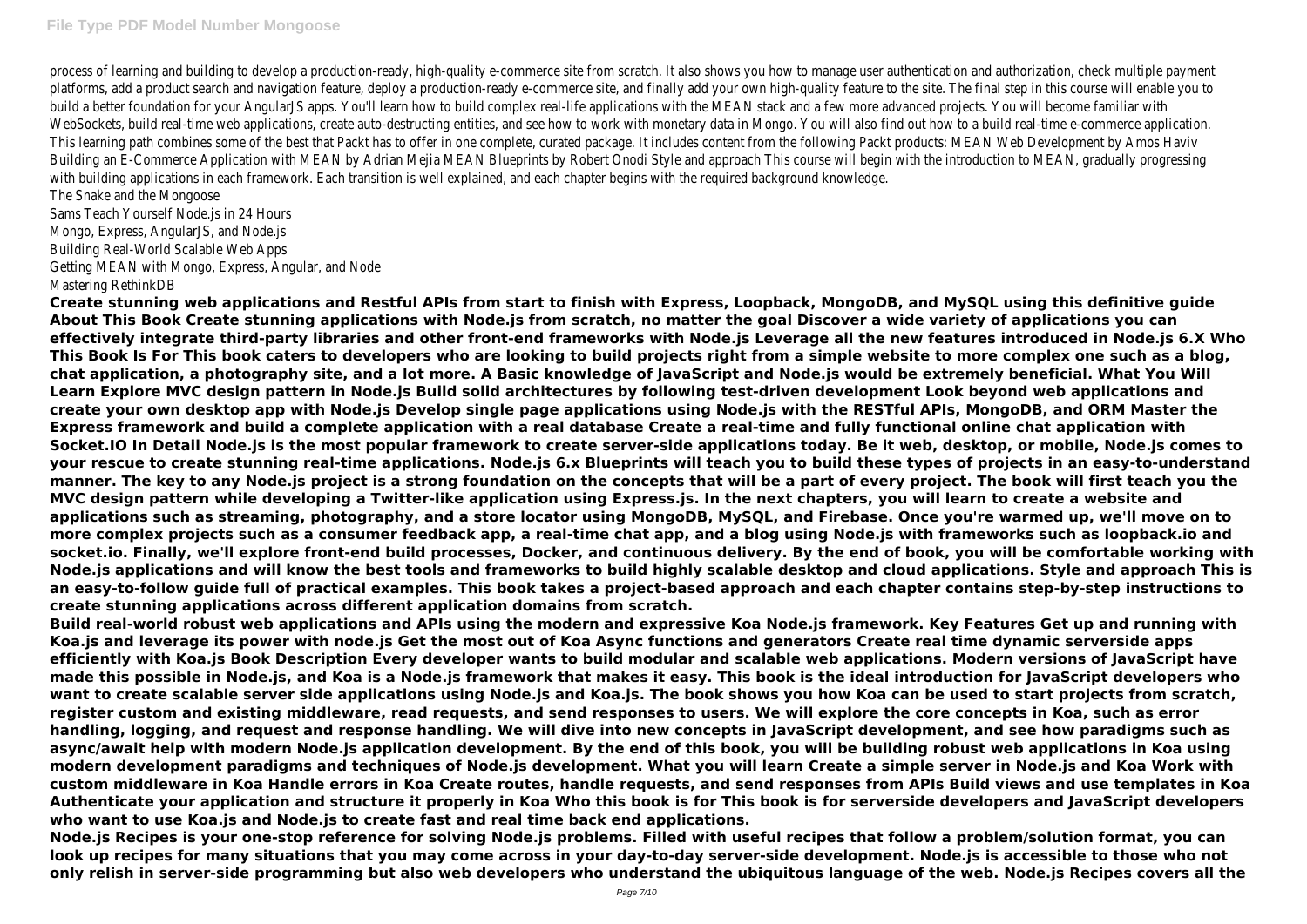**essential ingredients required to become a seasoned Node.js developer in no time - make it your indispensable reference today. What you'll learn Learn Node.js's beginnings and what problems it addresses Build an understanding of Node.js's native capabilities Create servers that communicate via TCP/IP, HTTP, and HTTPS Understand and implement test-driven development practices Successfully work with FileSystem, events, and child processes Create a WebSocket server, use Socket.io, and frameworks such as ExpressJS and Yahoo! Mojito Connect to a DataStore using Mongoose, MongoDB, MySQL and CouchDB Implement security and cryptography using HMAC and TLS Test synchronous and asynchronous code, and build a full test suite Debug and deploy your application to Heroku, Nodejitsu and Windows Azure Use Amazon Web Services to successfully host your Node.js application Who this book is for Node.js Recipes is for the reader who has some familiarity with JavaScript. They may have experience writing serverside JavaScript, but would like to get a more sound understanding of the capabilities that Node.js holds. This book will give them recipes enabling them to hone their JavaScript skills in a way that will harness Node.js and help them wrangle JavaScript on the server. Table of Contents Understanding Node.js Networking with Node.js Working with the FileSystem Building a Web Server Using Events and Child Processes Implementing Security and Cryptography Discovering Other Node.js Modules Creating a WebSocket Server Using Web Server Frameworks Connecting to a DataStore Testing in Node.js Debugging and Deploying your Application**

**Introduction to MERN Web Apps and JavaScript Algorithms is an introduction to the development of MERN applications. It includes examples of React, Node, Express, MongoDB web apps and explains how to convert a MERN app to a PWA. The eBook also includes an introduction to Javascript Algorithms that range in complexity from string reversal to dynamic programming.**

Problem solving with JavaScript is a lot trickier now that its use has expanded considerably in size, scope, and complexity. This cookbook has your back, with recipes for common tasks across the JavaScript world, whether you're working in the browser, the server, or a mobile environment. Each recipe includes reusable code and practical advice for tackling JavaScript objects, Node, Ajax, JSON, data persistence, graphical and media applications, complex frameworks, modular JavaScript, APIs, and many related technologies. Aimed at people who have some experience with JavaScript, the first part covers traditional uses of JavaScript, along with new ideas and improved functionality. The second part dives into the server, mobile development, and a plethora of leading-edge tools. You'll save time—and learn more about JavaScript in the process. Topics include: Classic JavaScript: Arrays, functions, and the JavaScript Object Accessing the user interface Testing and accessibility Creating and using JavaScript libraries Client-server communication with Ajax Rich, interactive web effects JavaScript, All Blown Up: New ECMAScript standard objects Using Node on the server Modularizing and managing JavaScript Complex JavaScript frameworks Advanced client-server communications Visualizations and client-server graphics Mobile application development Use JSON for building web applications with technologies like HTML, JavaScript, Angular, Node.js, Hapi.js, Kafka, socket.io, MongoDB, Gulp.js, and handlebar.js, and others formats like GEOJSON, JSON-LD, MessagePack, and BSON. Key Features Use JSON with trending technologies

**The Essential Frameworks, Libraries, and Tools to Learn Right Now**

**Programming in CoffeeScript**

**JavaScript and JSON Essentials**

**Pro REST API Development with Node.js**

**2004 Toys and Prices**

#### **Scalable Server-Side Code with JavaScript**

"Node: Up and Running" shows users how Node scales up to support large numbers of simultaneous connections across multiple servers, and scales down to create one-off applications with minimal infrastructure.

Take your JavaScript knowledge as far as it can go JavaScript has grown up, and it's a hot topic. Newer and fasterJavaScript VMs and frameworks built upon them have increased thepopularity of JavaScript for server-side web applications, and richJS applications are being developed for mobile devices. This bookdelivers a compelling tutorial, showing you how to build areal-world app from the ground up. Experienced developers who wantto master the latest techniques and redefine their skills will findthis deep dive into JavaScript's hidden functionalities gives themthe tools to create truly amazing and complex applications. JavaScript has evolved into much more than simple client-sidescripting; this book delves into advanced topics not generallyfound in other more intermediate JS development books Expert author delivers an in-depth tutorial showing how tobuild a real-world app that is loosely coupled, with each componentbuilt to exist separately Explores how to build a backbone app, the importance ofJavaScript templates, Node.js and MongoDB, 3D Canvas using WebGL /Three.js, how to convert a desktop app into a dedicated mobile app,and much more Ideal for experienced developers with a deep knowledge ofJavaScript as well as online developers with strong graphic designskills who are experienced in HTML/CSS and want to develop theirfront-end skills JavaScript Programming: Pushing the Limits will arm youwith the skills to create killer apps for the 21st Century.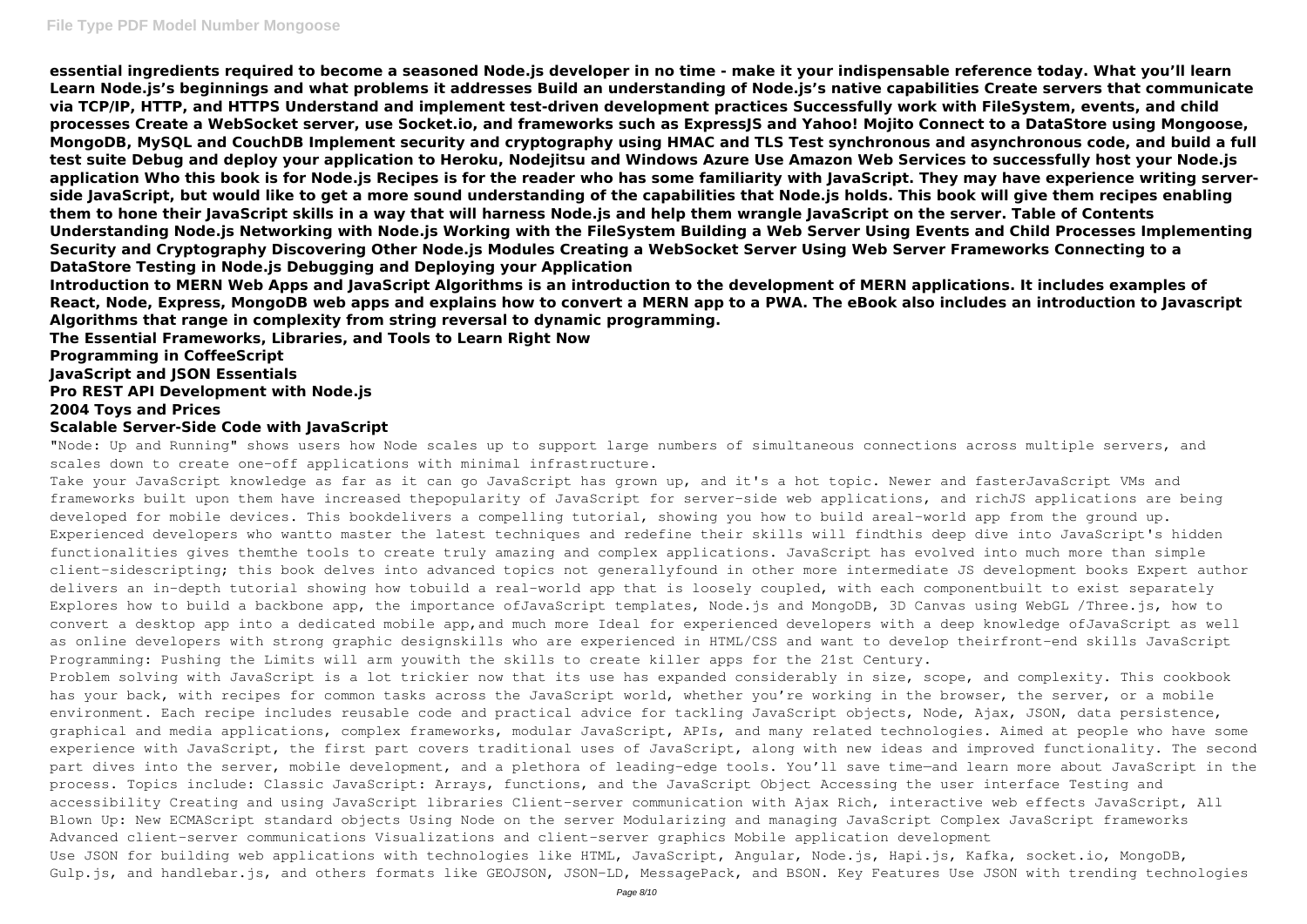#### **File Type PDF Model Number Mongoose**

like Angular, Hapi.js, MongoDB, Kafka, and Socket.io Debug, validate, and format JSON using developer toolkits, JSONLint, and JSON Editor Online Explore other JSON formats like GeoJSON, JSON-LD, BSON, and MessagePack Book Description JSON is an established and standard format used to exchange data. This book shows how JSON plays different roles in full web development through examples. By the end of this book, you'll have a new perspective on providing solutions for your applications and handling their complexities. After establishing a strong basic foundation with JSON, you'll learn to build frontend apps by creating a carousel. Next, you'll learn to implement JSON with Angular 5, Node.js, template embedding, and composer.json in PHP. This book will also help you implement Hapi.js (known for its JSON-configurable architecture) for server-side scripting. You'll learn to implement JSON for real-time apps using Kafka, as well as how to implement JSON for a task runner, and for MongoDB BSON storage. The book ends with some case studies on JSON formats to help you sharpen your creativity by exploring futuristic JSON implementations. By the end of the book, you'll be up and running with all the essential features of JSON and JavaScript and able to build fast, scalable, and efficient web applications. What you will learn Use JSON to store metadata for dependency managers, package managers, configuration managers, and metadata stores Handle asynchronous behavior in applications using callbacks, promises, generators, and async-await functions Use JSON for Angular 5, Node.js, Gulp.js, and Hapi.js Implement JSON as BSON in MongoDB Make use of JSON in developing automation scripts Implement JSON for realtime using socket.io and distributed systems using Kafka Who this book is for If you're a web developer with a basic understanding of JavaScript and want to write JSON data, integrate it with RESTful APIs to create faster and scalable applications, this book is for you.

Pro Node. is for Developers

Building Cross-Platform Applications with Graphql, React, React Native, and Electron

Professional Node.js

Write Modern Web Apps with the MEAN Stack

JavaScript Cookbook

Build robust and scalable web applications with modern JavaScript techniques

**Learn how to build dynamic web applications with Express, a key component of the Node/JavaScript development stack. In this hands-on guide, author Ethan Brown teaches you the fundamentals through the development of a fictional application that exposes a public website and a RESTful API. You'll also learn web architecture best practices to help you build single-page, multi-page, and hybrid web apps with Express. Express strikes a balance between a robust framework and no framework at all, allowing you a free hand in your architecture choices. With this book, frontend and backend engineers familiar with JavaScript will discover new ways of looking at web development. Create webpage templating system for rendering dynamic data Dive into request and response objects, middleware, and URL routing Simulate a production environment for testing and development Focus on persistence with document databases, particularly MongoDB Make your resources available to other programs with RESTful APIs Build secure apps with authentication, authorization, and HTTPS Integrate with social media, geolocation, and other third-party services Implement a plan for launching and maintaining your app Learn critical debugging skills This book covers Express 4.0.**

**Since it's creation in 2009, Node.js has grown into a powerful and increasingly popular asynchronous-development framework for creating highly-scalable network applications using JavaScript. Respected companies such as Dow Jones and LinkedIn are among the many organizations to have seen Node's potential and adopted it into their businesses. Pro Node.js for Developers provides a comprehensive guide to this exciting new technology. We introduce you to Node – what it is, why it matters and how to set it up – before diving deeply into the key concepts and APIs that underpin its operation. Building upon your existing JavaScript skills you'll be shown how to use Node.js to build both Web- and Networkbased applications, to deal with data sources, capture events and deal with child processes to create robust applications that will work well in a wide range of circumstances. Once you've mastered these skills we'll go further, teaching you more advanced software engineering skills that will give your code a professional edge. You'll learn how to create easily reusable modules that will save you time through code reuse, to log and debug your applications quickly and effectively and to write code that will scale easily and reliably as the demand for your application grows.**

**Testing Node.js Applications is a companion to writing quality code. It is suitable to have to those tasked to modernize aging node.js stacks, those willing to improve code quality, and those wanting to test without sacrificing time to market. The best practice described in here, are backed by 10+ years experience developing and delivering data driven applications, sometimes, deployed at scale.**

**Summary Getting MEAN, Second Edition teaches you how to develop full-stack web applications using the MEAN stack. This edition was completely revised and updated to cover MongoDB 4, Express 4, Angular 7, Node 11, and the latest mainstream release of JavaScript ES2015. Purchase of the print book includes a free eBook in PDF, Kindle, and ePub formats from Manning Publications. About the Technology Juggling languages mid-application can radically slow down a full-stack web project. The MEAN stack—MongoDB, Express, Angular, and Node—uses JavaScript end to end, maximizing developer productivity and minimizing context switching. And you'll love the results! MEAN apps are fast, powerful, and beautiful. About the Book Getting MEAN, Second Edition teaches you how to develop full-stack web applications using the MEAN stack. Practical from the very beginning, the book helps you create a static site in Express and Node. Expanding on that solid foundation, you'll integrate a MongoDB database, build an API, and add an authentication system. Along the way, you'll get countless pro tips for building dynamic and responsive data-driven web applications! What's inside MongoDB 4, Express 4, Angular 7, and Node.js 11 MEAN stack architecture Mobile-ready web apps Best practices for efficiency and reusability About the Reader Readers should be comfortable with**